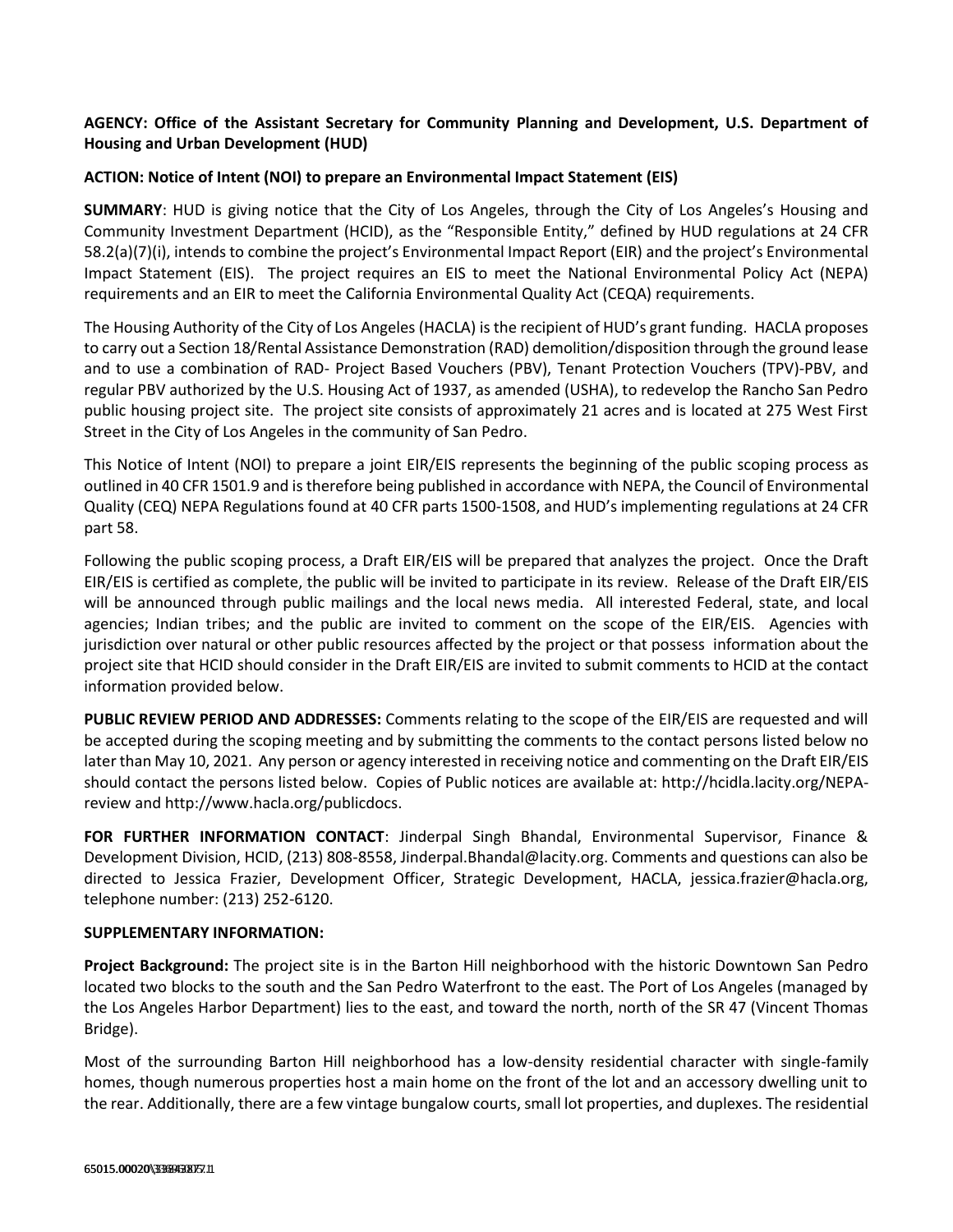character of Barton Hill becomes denser with two- and three-story multifamily buildings around the Rancho San Pedro border. Other affordable housing developments to the immediate north and southwest of the project site host medium residential density development, with an increase in building scale towards Pacific Avenue to the west and Downtown San Pedro to the south. Immediately to the south between Rancho San Pedro and the Downtown core of 6th and 7th Street are a collection of civic and institutional buildings, including the Harbor Department Administration Building, Port Police Headquarters, Port of Los Angeles Charter High School, and The Port of Los Angeles Boys & Girls Club.

**PURPOSE AND NEED FOR AGENCY ACTION:** Rancho San Pedro is seventy to eighty years old and the structures are reaching their useful life expectancy. The buildings were constructed in a style, form and function typical of public housing developments at that time and suffer from monotonous building design, repetitive building pattern, long street frontages, and lack of through streets. These design deficiencies result in indefensible space and security issues, inadequately sized units, and accessibility issues, among other things. As the Greater Los Angeles region is experiencing a crisis of housing affordability, resulting in over-crowding conditions and homelessness, there is also the added imperative to use the large publicly owned property to expand affordable housing supply.

In 2015, HACLA, in cooperation with Los Angeles City Council District 15 and the Mayor's Office of Economic Development, commissioned a feasibility study to determine the highest and best use and development potential of the Rancho San Pedro public housing property. The study outlines potential strategies to maximize the value of the property to the public and concludes that replacing and expanding the available housing – both affordable as well as market-rate – would be the highest and best use of the public property with the primary objective to replace the existing affordable housing located at Rancho San Pedro for those currently residing there.

The location, size of the property, and potential redevelopment scale also provides the capacity to layer additional community benefits into redevelopment. These have been identified within the San Pedro Redevelopment Plan, as well as by residents of Rancho San Pedro.

The project would thrive as a revitalized, mixed-income neighborhood that builds on its existing assets and creates new, high-quality housing options. Adjacent to the waterfront and downtown, the project would be a model for other revitalization efforts, complete with cultural, community, and economic activity. It would be a safe neighborhood with new parks and recreational opportunities, walking and biking streets, and a variety of housing and supportive service options.

**PROJECT NAME AND DESCRIPTION:** The project is located at 275 West First Street in the City of Los Angeles in the community of San Pedro. The project site is approximately 21 acres in size and is currently developed with an existing 478-unit public housing complex known as "Rancho San Pedro," which was initially developed in 1942 with subsequent development in 1955. The existing access to the project site is from local surface streets surrounding the site, which include Santa Cruz Street to the north, Harbor Boulevard to the east, 3rd Street to the south, and Mesa Street to the west.

Development of the proposed project would occur in multiple phases. Initial phases would focus on replacement and expansion of the aging housing stock with the later phases dedicated to expansion of affordable units, homeownership, community amenities, and services. The proposed phasing would be planned to minimize disturbance to current residents. The project would pursue a "build-first" approach to the greatest extent possible. When residents must be relocated, HACLA adheres to all of the requirements of the Uniform Relocation Assistance and Real Property Acquisition Policies Act of 1970. For purposes of the environmental analysis and to provide a conservative analysis of environmental impacts, overall construction is estimated to take approximately 14 years, with construction activities occurring from 2024 to 2037. The opening year for the first constructed buildings is expected to occur in 2025.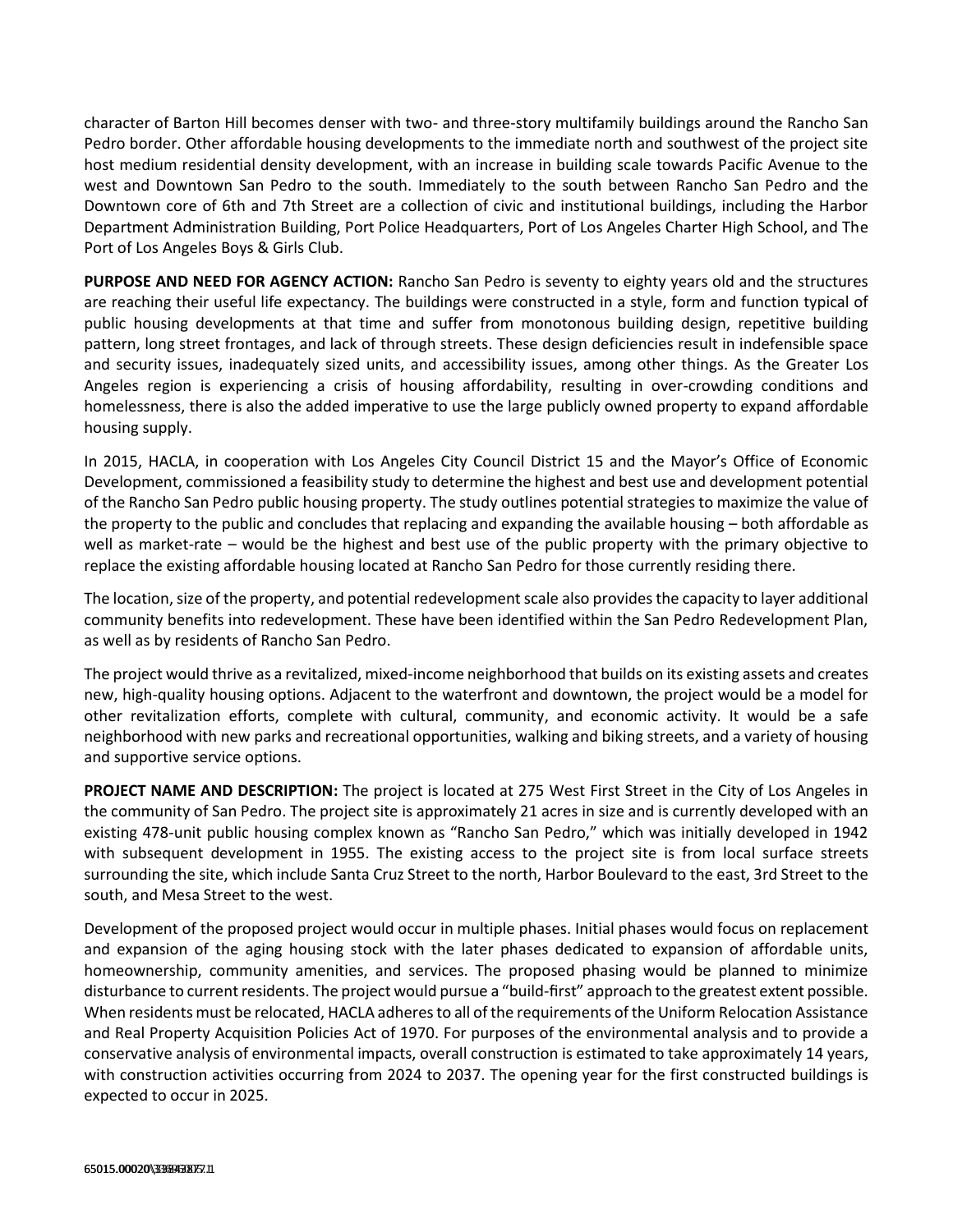The proposed project involves the redevelopment of the Rancho San Pedro complex with a Specific Plan in order to improve the physical condition of the community and increase housing stock and amenities for residents. The proposed project would include demolition of the existing 478-unit Rancho San Pedro complex, including 8,000 square feet (sf) of amenities, services and administration, and construction of new housing (in phases) with a total of up to 1,390 multi-family residential units for mixed-income households, 85,000 sf of services, amenities and administration, and 45,000 sf of commercial/retail uses. Each building would have its own onsite parking garage with secured access limited to residents. In addition to secured parking garages, on-street parking within and around the site would also be maximized for guests and customers, including expanding available diagonal parking where available. This would include reconfiguring on-street curb parking, transitioning from parallel to diagonal parking on some blocks. The proposed project would maintain the existing street grid and block configuration, with the exception of Beacon Street and the intersecting portion of Second Street, where a new pedestrian plaza is proposed. Site access would be similar to the existing conditions.

The Draft EIR/EIS will be circulated for public review in 2021 and decision making is expected in 2021 or early 2022. The project will require the following approvals: (1) Adoption of Master Development Agreement, Disposition and Development Agreements, Ground Leases, and Relocation Plan by HACLA; (2) NEPA Part 58 Compliance necessary for Demolition/Disposition and Rental Assistance Demonstration (RAD) Conversion of the existing Rancho San Pedro development from the United States Department of Housing and Urban Development (HUD) and potential federal funding for the project; (3) Certification of the EIR/EIS; (4) Adoption of the One San Pedro Specific Plan, General Plan Amendment, Phased Vesting Tentative Tract Map, and Zone and Height District change by the City of Los Angeles; (5) Haul route approval from the Los Angeles Department of Building and Safety (if required); (6) Permit for removal of street trees from the Los Angeles Board of Public Works (if required); (7) Approval of a Water Supply Assessment; and (8) Other discretionary and ministerial permits and approvals that may be deemed necessary, including, but not limited to, demolition permits for structures and trees, temporary street closure permits, grading permits, excavation permits, foundation permits, building permits, and sign permits in order to execute and implement the project. HACLA will consider a Disposition and Development Agreement with the developer.

**ALTERNATIVES TO THE PROPOSED ACTION:** Consistent with the Council on Environmental Quality regulations (40 CFR 1502.14) implementing NEPA, the EIS will examine a range of reasonable alternatives to the proposed project that are potentially feasible. As required by NEPA, the alternatives will be evaluated at the same level of detail as the proposed project. As a result of the scoping efforts to date, the alternatives currently proposed for evaluation in the EIS include:

- (1) No Project/Action Alternative. This required alternative would evaluate the environmental impacts if the proposed project were not constructed and existing conditions remain unchanged.
- (2) Preferred Alternative. This alternative would implement the proposed project described above in this notice under Project Name and Description, including the demolition of the existing 478 housing units and the construction of up to 1,390 multi-family residential units for mixed-income households, 85,000 sf of services, amenities and administration, and 45,000 sf of commercial/retail uses.
- (3) A range of other reasonable alternatives (to be identified) based on input received during the scoping process will be considered in the EIR/EIS. These may include, an alternative where existing buildings will be rehabilitated pursuant to the Secretary of Interior Standards for Rehabilitation instead of being demolished and reconstructed; a decreased intensity alternative where the number of housing units, services, amenities and administration, and commercial/retail uses would be decreased; a modified site plan alternative where the layout and location of the buildings and critical infrastructure is modified; or an increased intensity alternative where the number of housing units, services, amenities and administration, and commercial/retail uses would be increased.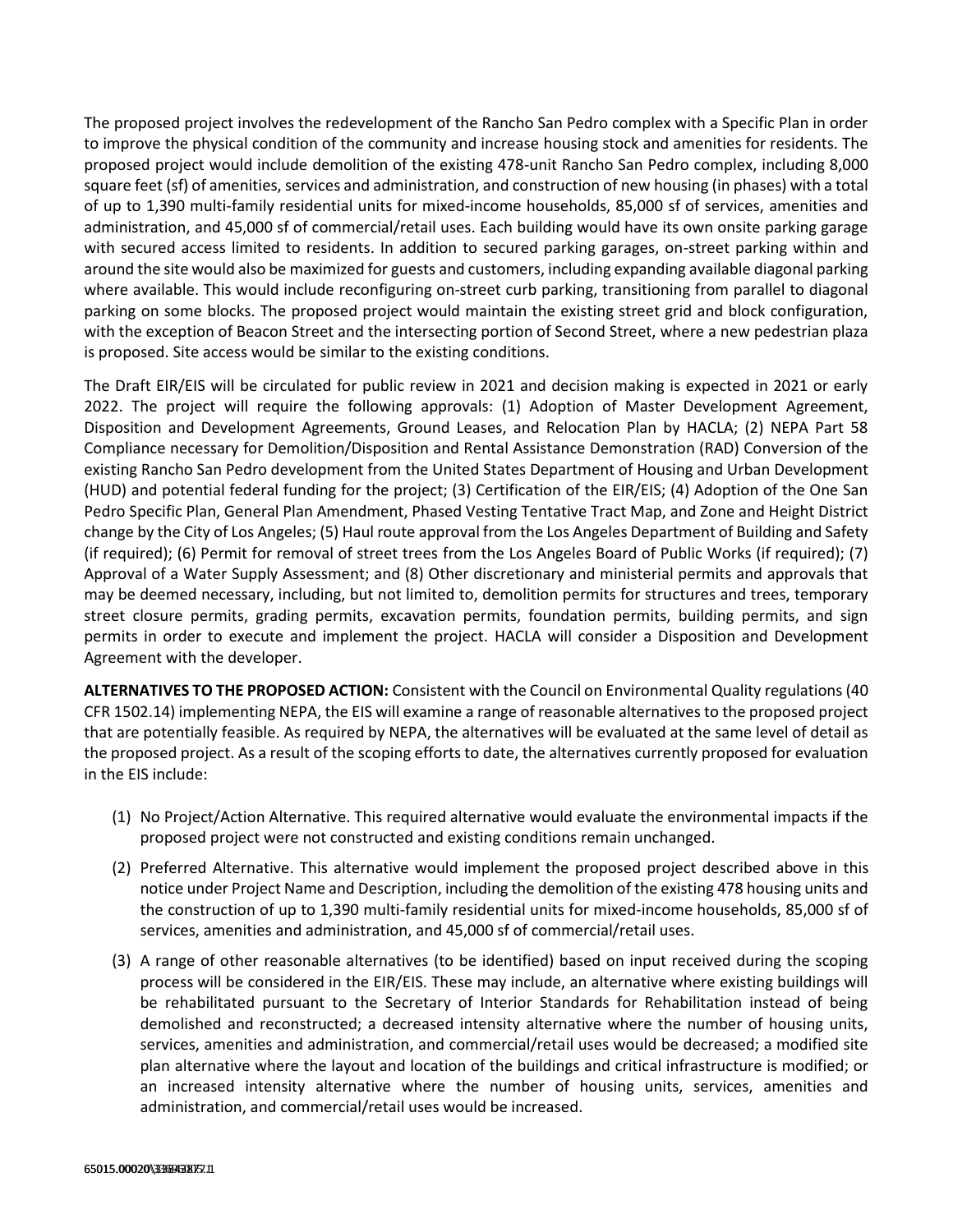(4) The following alternatives are infeasible and/or would not meet the purposes and needs described in this notice, and thus will not be considered: an off-site alternative as it would be financially infeasible to purchase another site of the same size in the same general geographic area; a non-residential alternative as California is experiencing a housing crisis, which has highlighted the severe deficiency of affordable housing; an alternative that reduces the number of existing housing units because of the areas significant housing need; and an alternative where the site is abandoned as it is crucial to providing affordable housing for current residents of the site and to meeting regional affordable housing needs.

**PROBABLE ENVIRONMENTAL EFFECTS**: The proposed project could have potentially significant environmental impacts in the following topic areas, which will be addressed in the EIR/EIS: Aesthetics, Air Quality, Biological Resources, Cultural Resources, Geology and Soils, Greenhouse Gas Emissions, Energy, Environmental Justice, Hazards and Hazardous Materials, Hydrology and Water Quality, Land Use and Planning, Noise, Population and Housing, Public Services, Recreation, Transportation/Traffic, Tribal Cultural Resources, and Utilities/Service Systems.

The project involves funding from HUD that qualifies as an undertaking subject to Section 106 of the National Historic Preservation Act due to potential effects to historic properties. HCID will be initiating the Section 106 consultation process with the California State Historic Preservation Officer.

We invite comments from all interested parties about the potential impacts this project may have on historic properties, cultural resources, or biological and natural resources, as well as the impacts these resources may have on the project, and identification of potential alternatives, information, and analyses relevant to the proposed action. We invite all interested parties to participate in the scoping meeting.

**SCOPING MEETING:** A Public Scoping Meeting for CEQA issues specifically was held on February 6, 2021 and was noticed in a Notice of Preparation of the EIR/EIS under CEQA. A second Public Scoping Meeting noticed in the Federal Register in compliance with NEPA will be held in an online format using Zoom to share information regarding the project and the environmental review process and to receive verbal and written public comments regarding the scope and content of the environmental analysis to be addressed in the EIR/EIS. Staff, environmental consultants, and project representatives will be available, and a brief presentation is scheduled. HACLA and HCID encourage all interested individuals and organizations to attend this meeting. Written comments may be submitted during the project review period. No decisions about the project will be made at the Public Scoping Meeting. A separate public hearing on the underlying project approvals will be scheduled after the completion of the Draft EIR/EIS.

The date, time, and location of the next Public Scoping Meeting to satisfy NEPA requirements is as follows:

**Date:** Tuesday, April 27, 2021

**Time**: 5:00 p.m. – 6:30 p.m.

**Topic**: Rancho San Pedro Public Scoping Meeting / Reunión de Alcance Público de Rancho San Pedro para NEPA

## **Join Zoom Meeting**

https://zoom.us/j/92936528288?pwd=RmN5NFJ0bVlVYi8wS2JLWXd1ekpnZz09